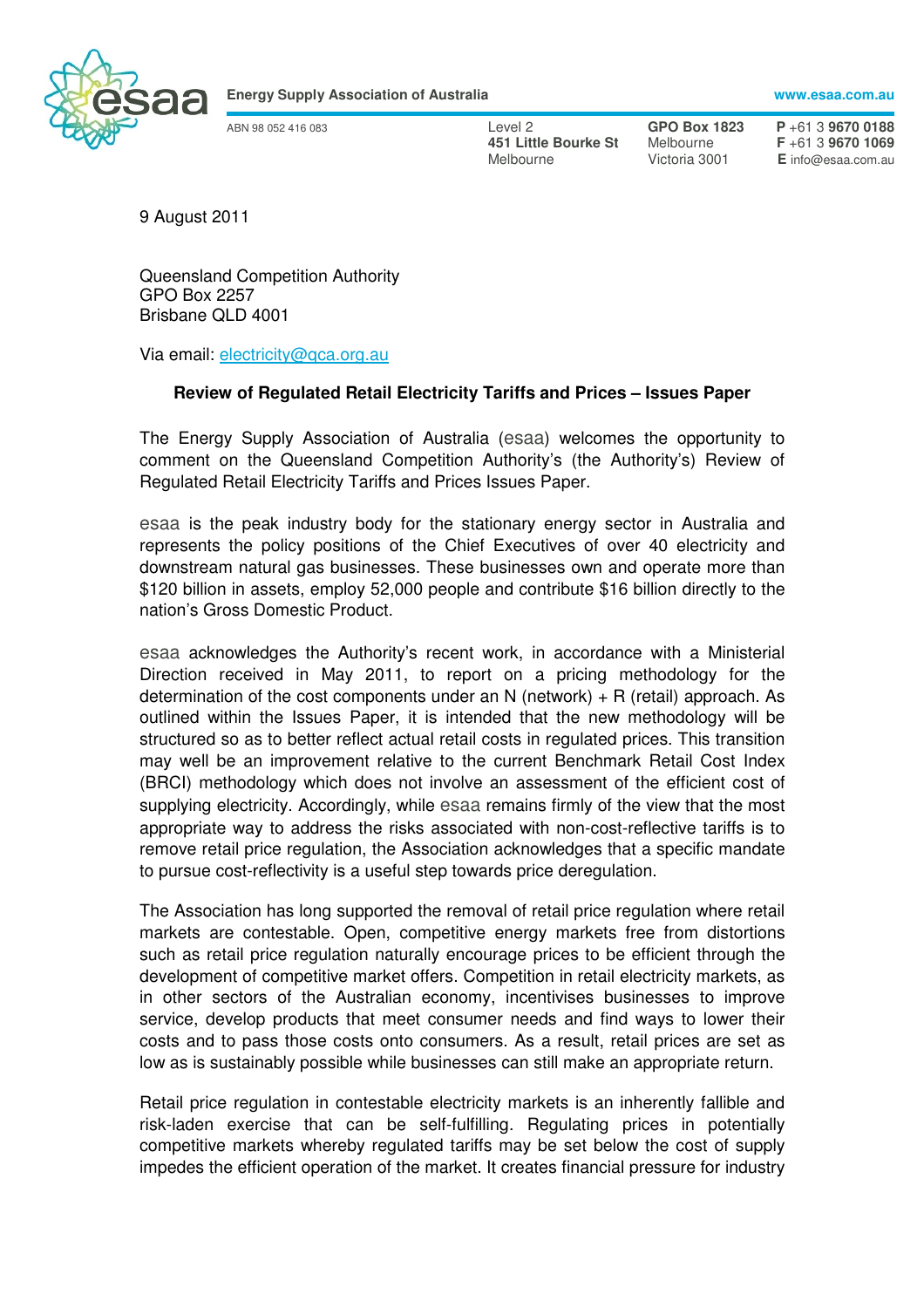participants forced to absorb costs that cannot be passed on and removes incentives for energy companies to enter the market and compete for small-use customers. Conversely, in the event that prices are set above the cost of supply – including an appropriate retail margin – competition will erode margins back to efficient levels. The risks are thus asymmetric, with greater adverse consequences arising from setting the regulated price too low.

The task of setting appropriate retail prices that are competitive but still allow retail businesses to meet their costs and manage risks is becoming increasingly complicated, largely as a result of uncertainty surrounding the impacts of the Federal Government's recently announced Clean Energy Future package. While specific detail relating to the carbon price trajectory to be included in the package has been released, the direct impact of the carbon pricing policy on wholesale energy costs remains to be seen. Furthermore, it is likely that this uncertainty will be particularly acute until effective financial instruments to hedge carbon costs emerge.

Given the asymmetric risk profile identified above, esaa considers that the risks to the electricity market from the under recovery of carbon costs far outweigh the risk of over recovery in a contestable electricity market. Accordingly, the Association further considers that the Authority should take heed of these risks, particularly in relation to the derivation of the wholesale energy cost component of regulated tariffs, where a lack of historical data from which to derive forecasts is likely to create additional complications.

Should the Government wish to protect some consumers against price rises then this is best achieved through social policy measures, such as Community Service Obligation (CSO) payments, rather than through distorting retail electricity prices. Importantly however, given the significance of facilitating competitive energy markets, the Association considers that these payments should be applied in such a way that retail businesses are able to compete for grid-connected electricity market customers based on the competitiveness of their retail charges. Where this is not achieved, barriers to entry are created which ultimately stymie the evolution of competitive retail markets.

esaa considers that the government can avoid the risks of setting a price either too high or too low by removing electricity retail price regulation and allowing the competitive market to find the efficient price. However, should governments choose to regulate retail prices in this environment, flexibility in the setting of retail price caps and an appropriate methodology that ensures fully cost-reflective pricing are imperative to ensure a financially viable and competitive retail sector.

esaa also views the implementation of a cost-reflective time-of-use tariff for domestic customers as a progressive move towards recognising that network charges have a role to play in signalling the price effects of customer behaviour. However, restricting the full pass through of the costs associated with any network tariff structure limits the transference of price signals encouraging more efficient consumption patterns. As such, the Association considers that network charges must not be constrained by regulation over and above that provided through the Australian Energy Regulator (AER).